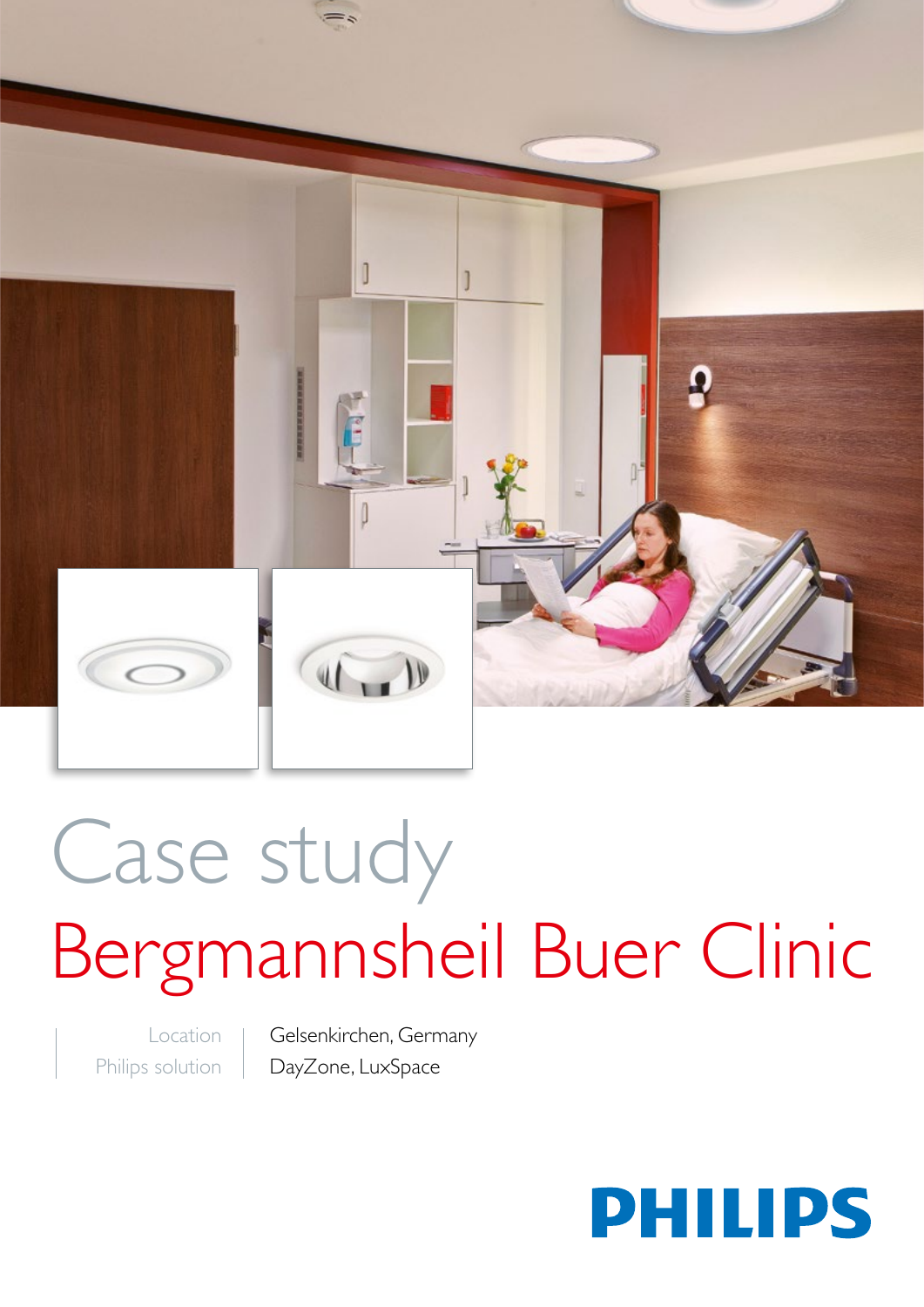

"Anyone who has ever spent time in a hospital bed will know the environment and lighting are often so impersonal due to the hygiene and technology requirements. But it's possible to design a far more pleasant clinical environment for patients and staff, as our pilot ward very impressively shows."

Franz Josef Feldhaus, Technical Manager

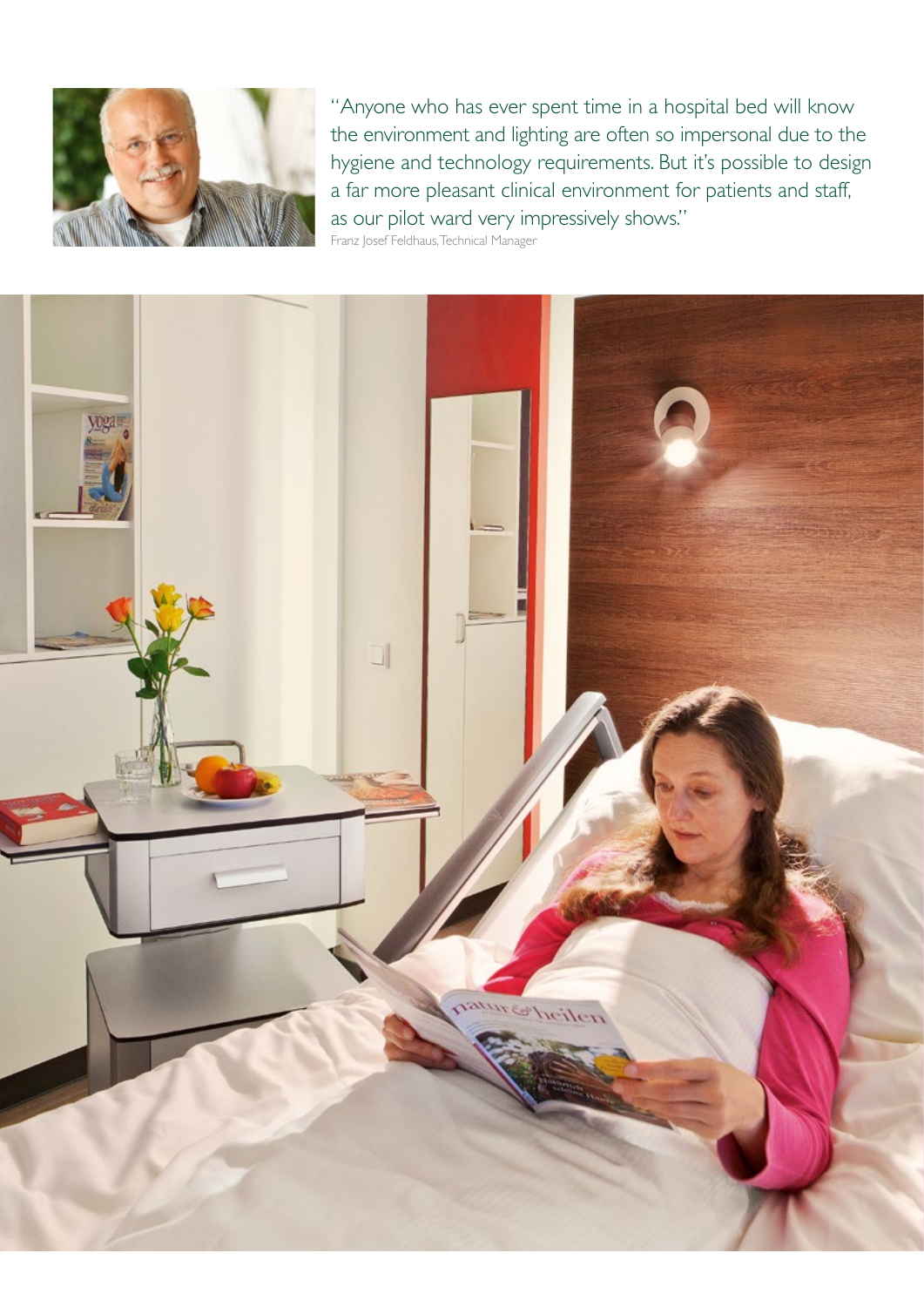# Decorative lighting facilitates a relaxing environment; enhancing patient and staff well-being



### Summary

#### Client

Bergmannsheil Buer Clinic Location

Gelsenkirchen, Germany

#### Project team

Franz Josef Feldhaus - Technical Manager, Bergmannsheil Buer Clinic, Frank Milkowski - Project Partner Design Office, Hartmut Kremer, Henriette Weiss - Philips Lighting

#### Lighting solutions

DayZone, StyliD Mini and Micro recessed spotlights, StyliD Mini semi-recessed spotlights, LuxSpace Mini, Ilti Luce RIGA, Ilti Luce WalkledLine, Dynalite controls

#### Results

• Innovative LED lighting design with modern lighting controls

- Decorative lighting creates homely atmosphere
- Uniform, glare-free illumination with color accents

# Background

The Bergmannsheil Buer Clinic in Gelsenkirchen is a maximum-care hospital encompassing 10 specialist clinics with a very wide range of medical services. With around 20,000 inpatients each year, the 290-bed hospital is a well-established medical care provider in and around Gelsenkirchen.

# The challenge

In 2013, the Clinic opened a new 31-bed ward. As part of a pilot project, the aim was to make the atmosphere in the ward more like a small hotel, and less like a hospital. To move away from a classic, sterile and impersonal environment in order to make patients' stays as pleasant as possible, both for them and for the staff. The lighting was to be pleasant, decorative and individually controllable, whilst meeting the highest lighting standards. At the same time, all of a hospital operation's requirements in terms of hygiene and technology had to be met. Financial requirements included high energy efficiency and for the investment payback period to be as short as possible.

# The solution

The general lighting plan for the new ward is based on energy-efficient LEDs. In the rooms, an attractive wooden panel was attached to the head of each bed. This is bordered by a decorative LED band emitting

indirect light, whilst an elegant LED reading light integrated into the front makes reading very easy. Rather than conventional louvre luminaires, the innovative DayZone was used for the general lighting. This recessed LED luminaire produces pleasant, uniformed, glare-free lighting with a decorative, corona light effect in the ceiling. For the lighting in the two corridors, the team opted for the highly uniform, recessed StyliD Mini spotlights and LuxSpace Mini downlights complimented by colored cove lighting accentuating the door areas. Staff use dynamic touch display controls to regulate the light color and pre- programmed dynamic colour changes, to create ambiance.

# The results

The patients, staff and managers at the clinic are delighted with the feeling of well-being generated by the lighting design. "It's impressive; the extent to which the right light can change the atmosphere for the better is amazing," says Franz Josef Feldhaus, the clinics Technical Manager. "The financial and technical side has impressed me just as much. The modern LEDs mean we have superb lighting quality in terms of color reproduction, glare reduction and visual comfort. We're also saving a lot of energy on the ward, and the long service life means that maintenance costs are lower. So we've achieved the very best result possible in every respect."